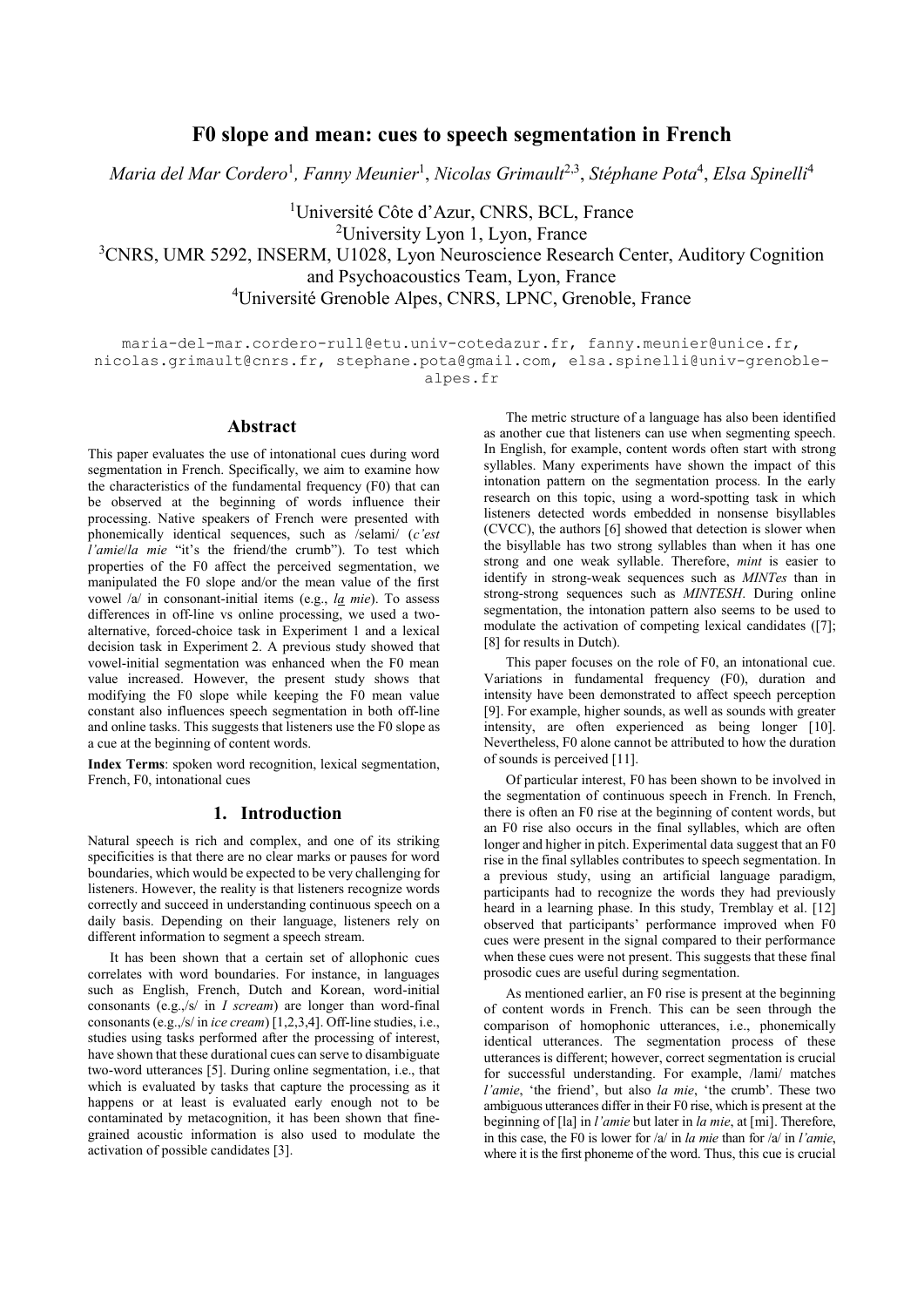for proper segmentation and successful understanding. Again, the F0 rise has been found to be used during online segmentation of French. It has been shown that listeners can discriminate between *la mie* and *l'amie* in an ABX task, as well as identify which utterance they heard in a 2AFC task [13]. Increasing the value of F0 in /a/ in *la mie* increased both the responses to vowel-initial choices (e.g., *amie*) and the activation of the lexical representation of vowel-initial targets [14].

The acoustic cues used to discriminate between homophonic sequences in French, such as *l'amie – la mie*, have proven to be robust even with the introduction of intraindividual variations in the sequences tested. A recent study examined the electrophysiological correlates to these acoustic cues and found that homophonic sequences elicited a mismatch negativity (MMN) using a modified oddball paradigm [15]. The oddball paradigm consists of a series of frequent sounds (standards) in which a rare stimulus (deviant) sometimes appears. If the deviant is processed as such by the brain, its appearance prompts an MMN, which appears between 150 and 250 ms after the onset of the stimulus (deviant) and is located in the frontal to central brain regions. The standards in the authors' study were different [la]s extracted from different productions of *l'amie*, while the deviant [la] was extracted from *la mie* (and reversed). This implies that the listener's brain gathers cues that are sufficiently and regularly associated with each of the intended segmentations.

All the studies we have carried out on this topic have considered and characterized the F0 based on its mean value. It could be argued that this is a rather static measure for a characteristic that varies so much and in such a continuous manner. In the experiments we present in this paper, we explore the role of another aspect of the F0: its temporal dynamics that are revealed by the value of its slope.

Recently, the importance of taking into account the value of the F0 slope was demonstrated by a study in Korean [16]. In the Korean language, the canonical intonation pattern is L(HL)H tones (L=Low, H=High), with the word-final H tone indicating a word limit, particularly if followed by an L tone. In the study, the authors used an artificial language in which they manipulated both the timing of the peak in final H tones and the value of initial L tones. The results showed that when segmenting continuous speech, Korean listeners mainly used the difference in pitch value in word boundaries, that is, between final H and initial L tones. When the value of the initial L tone was manipulated and raised, segmentation performances dropped. Interestingly, in this situation, it seems that listeners used the slope between the final H tone and the initial L tone to segment the speech stream.

As an extension of our previous work, our purpose here was to examine the role of different F0 characteristics during segmentation processing. We did this by resynthesizing the F0 of the stimuli used in our work [13,14]. We asked participants to perform two-alternative forced-choice tasks in ambiguous sequences, such as *C'est la mie* 'It's the crumb' vs *C'est l'amie* 'It's the friend', both /selami/. We used five experimental conditions for each sequence: (1- Co-nat) natural production of the utterance with the content word starting with the consonant (e.g., *la mie*, consonant-initial, no resynthesis), and (2- Vownat) natural production of the utterance with the content word starting with the vowel (e.g., *l'amie*, vowel-initial, no resynthesis). To create the resynthesized stimuli, we took the utterances of the content word starting with a consonant, such as *C'est la mie*, and resynthesized the vowel (/a/) to obtain the

F0 characteristics of /a/ of the vowel-initial content word (e.g., *l'amie*). For the resynthesized conditions, (3- Co-slope) we matched the slope (e.g., *la mie*, with the F0 slope of the vowel /a/ resynthesized to equal that of the first vowel /a/ of its homophone, *l'amie*); (4- Co-shift) we matched the mean value by applying a shift (e.g., *la mie*, with the F0 of /a/ resynthesized to equal that of the vowel-initial homophone); or (5 Coslope+shift) we matched both the slope and the mean value (e.g., *la mie*, with the F0 slope and the F0 mean value of /a/ resynthesized to be equal to that of the vowel-initial homophone).

Given the features of French intonation and previous results, we hypothesized that manipulating the characteristics of F0 would modify speech segmentation. We expected that increasing the value of the F0 slope of /a/ in *la mie* would lead to a greater segmentation of vowel-initial items. Our experiment allowed us to test whether this effect is due to an increase in the slope, an increase in the mean frequency, or an increase in both. Comparing the different experimental conditions allowed us to clarify which characteristics between the slope and the mean value are more important for the segmentation process and whether both are useful.

## **2. Experiment 1**

### **2.1. Methods**

### *2.1.1. Participants*

Fifty native speakers of French (29 females) with an age range of 18 to 26 years (M=21 years, SD=2) took part in this study. No hearing impairments were reported.

#### *2.1.2. Materials*

The stimuli used were 29 pairs of phonemically identical sequences consisting of a noun preceded by a definite article (e.g., *la mie/l'amie,* 'the crumb/the friend') framed in a neutral context (*c'est,* 'it is'). The sequences were grouped into minimal pairs that differed in the beginning of the noun of each member of the pair (e.g., *amie* vs *mie*). The vowel /a/ of the consonant-initial items (e.g., *la mie*) had a consistently lower F0 ( $M=183$  Hz) and F0 slope (-0.06 Hz/ms) than that of vowelinitial items (e.g., *l'amie*, M=199 Hz; F0 slope= +0.12 Hz/ms).



Figure 1: *Illustration of the F0 resynthesis of the first two phonemes (/la/) for the pair "la mie/l'amie". All conditions are represented: Vow-nat (A), Co-nat (B), Co-slope (C), Co-shift (D), and Co-slope+shift (E).*

Three additional tokens were created for each pair by resynthesizing the F0 of the consonant-initial item. Figure 1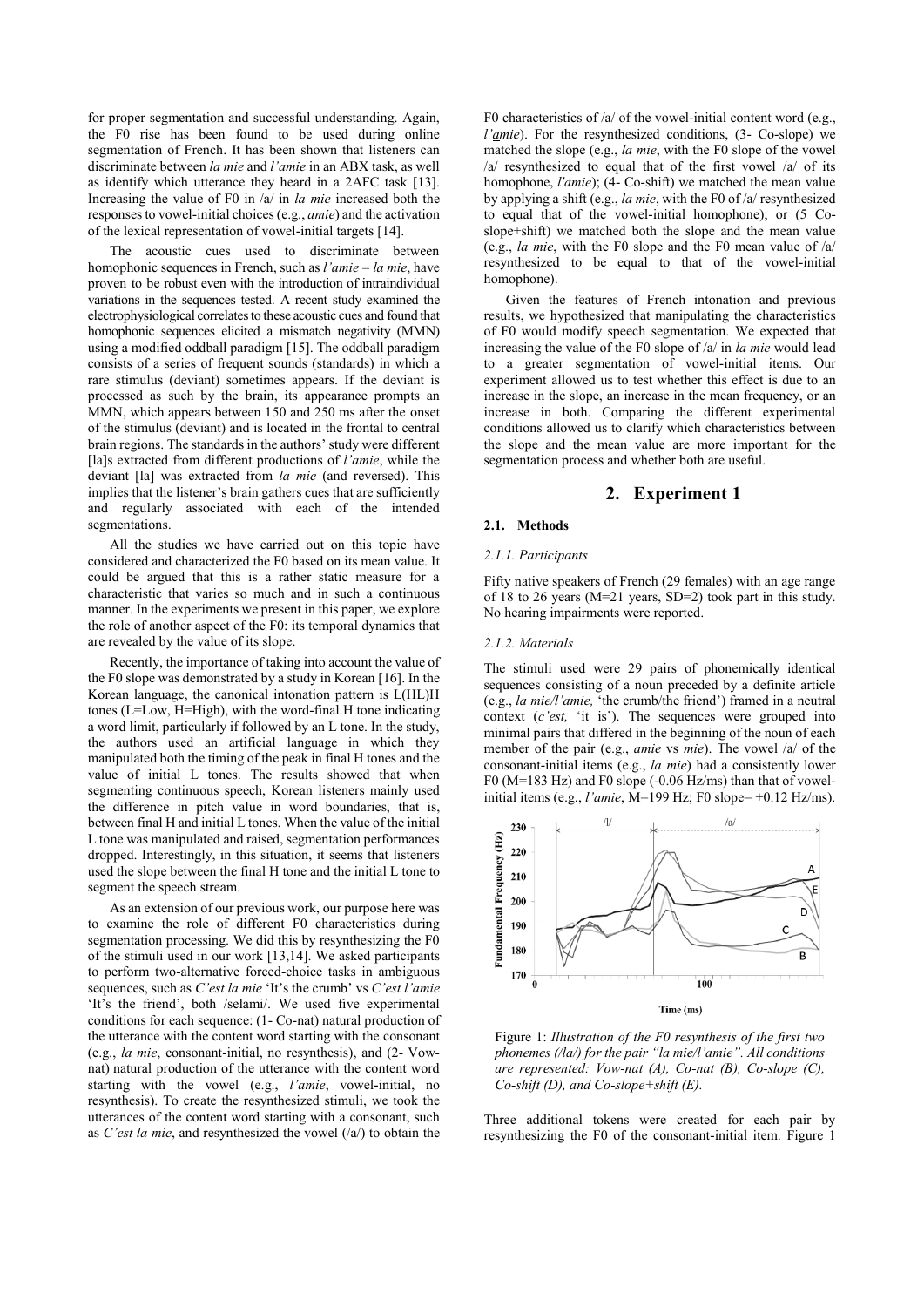shows the mean value and slope for both natural and resynthesized conditions. For the resynthesis process, the STRAIGHT software was used [17]. We computed the average F0 value (Hz) and the F0 slope (Hz/ms) of /a/ from vowel-initial words to modify the F0 value of the first vowel in each of the 3 new tokens. These parameters were applied to the F0 contour of Co-nat in a time window corresponding to the /a/ with 20-ms cosine ramps. Then, we used the F0 curve for the vowel /a/ in Co-nat to generate the three additional conditions: it was multiplied by a scaling factor to reach the same F0 mean value as that in the /a/ in Vow-nat (Co-shift); it was rotated to reach the slope value of the /a/ in Vow-nat while keeping its F0 value (Co-slope); and it was both shifted and rotated (Co-slope+shift).

### *2.1.3. Procedure*

Stimuli were presented aurally over Sennheiser HD 212 Pro headphones at a comfortable listening level. Each participant listened to only one member of each ambiguous pair from each condition and was asked to identify the noun through a forced choice between the two possible nouns (e.g., *mie* vs *amie*).

### **2.2. Results**

The percentage of correct answers in natural productions was 74.4% (79.9% for vowel-initial items and 68.8% for consonantinitial), similar to what was found in previous studies [13,14].

To analyze our data, we used one-way repeated measure ANOVAs with the five condition levels (Co-nat, Co-slope, Coshift, Co-slope+shift, and Vow-nat). F-values are reported for the analyses, with the participants (*F1*) and items (*F2*) as random factors. The percentages of vowel choices are shown in Figure 2.





There was a main effect of condition [*F1*(4,196)=67.2, *p*=.0004; *F2*(4,112)=40.6, *p*=.0012]. Importantly, there was a significant difference between the Co-nat and Co-slope conditions [*F1*(1,49)=4.3, *p*=.0434; *F2*(1,28)=4.2, *p*=.0499], and more vowel choices were made in the resynthesized slope condition (39.2%) than in the natural consonant condition (31.2%). Moreover, the Co-slope condition (39.2%) differed significantly from the Co-shift condition (48.2%) [*F1*(1,49)=5.5, *p*=.0231; *F2*(1,28)=8.6, *p*=.0066]. There was also a difference between the Co-shift (48.2%) and Coslope+shift (65.5%) conditions, with the latter condition receiving more vowel responses. This difference was

significant for both participants and items  $[F1(1,49)=16.8]$ , *p*=.0002, *F2*(1,28)=16.5, *p*=.0004]. A significant difference was also found between the Vow-nat and Co-slope+shift conditions [*F1*(1,49)=16.2, *p*=.0002; *F2*(1,28)=12.2, *p*=.0016].

### **2.3. Discussion**

Our results provide further evidence that listeners can discriminate between phonemically identical sequences and can identify much better than chance which word they heard. This finding is in line with studies indicating that listeners use the acoustic marking of word boundaries to correctly segment speech [5,18,3].

Our data show that all three resynthesized conditions lead to an increased segmentation of vowel-initial content words (e.g., *l'amie*). Crucially, when the F0 slope of /a/ in *la mie* was replaced by the F0 slope from *l'amie* but the F0 mean value was kept constant, the responses to initial-vowel items increased from 31.2% to 39.2%. This finding suggests that the subtle slope change (+0.18 Hz/ms) is used during segmentation processes. In line with our previous results [14], when the F0 mean value was increased, there was a greater increase in vowel-initial responses (up to 48.2%).

The condition encompassing two simultaneously converging cues (Co-slope+shift) had higher levels of vowel segmentation (65.5%) than conditions with only one cue. However, the degree of segmentation of vowel-initial natural productions was even higher (79.9%). This finding supports the idea that there are other cues involved in the process of segmentation and disambiguation for the correct understanding of speech, including durational and formant cues.

Our results indicate the relevant role of F0 in the segmentation of ambiguous sequences. To confirm the role of the F0 slope in online segmentation, we conducted a second experiment using a cross-modal identity-priming paradigm with a lexical decision task. Participants listened to short homophonic sequences in French, such as [lami], and then had to decide whether the target, displayed on the computer screen as a string of letters, such as *amie*, was a French word. If vowel-initial nouns are sufficiently activated by the slope cue introduced in the Co-slope condition, the facilitating effect yielded by the cue should be similar to the identity priming observed in the Vownat condition compared to an unrelated baseline.

# **3. Experiment 2**

### **3.1. Methods**

#### *3.1.1. Participants*

Thirty-two French native speakers participated. No hearing impairments were reported, and none had participated in Experiment 1.

### *3.1.2. Materials*

Twenty-seven vowel-initial nouns from Experiment 1 (e.g., *l'amie*) were selected as experimental visual targets. Each target was associated with three auditory primes. For the primes, we used the article  $+$  noun sequences from Experiment 1, eliminating the contextual part (*C'est…*) with Adobe Audition software. Two of the primes were related to the target, and a third was unrelated; this last prime served as a baseline. For related primes, we extracted the sequence from the Vow-nat condition as one prime and the sequence from the Co-slope as the other related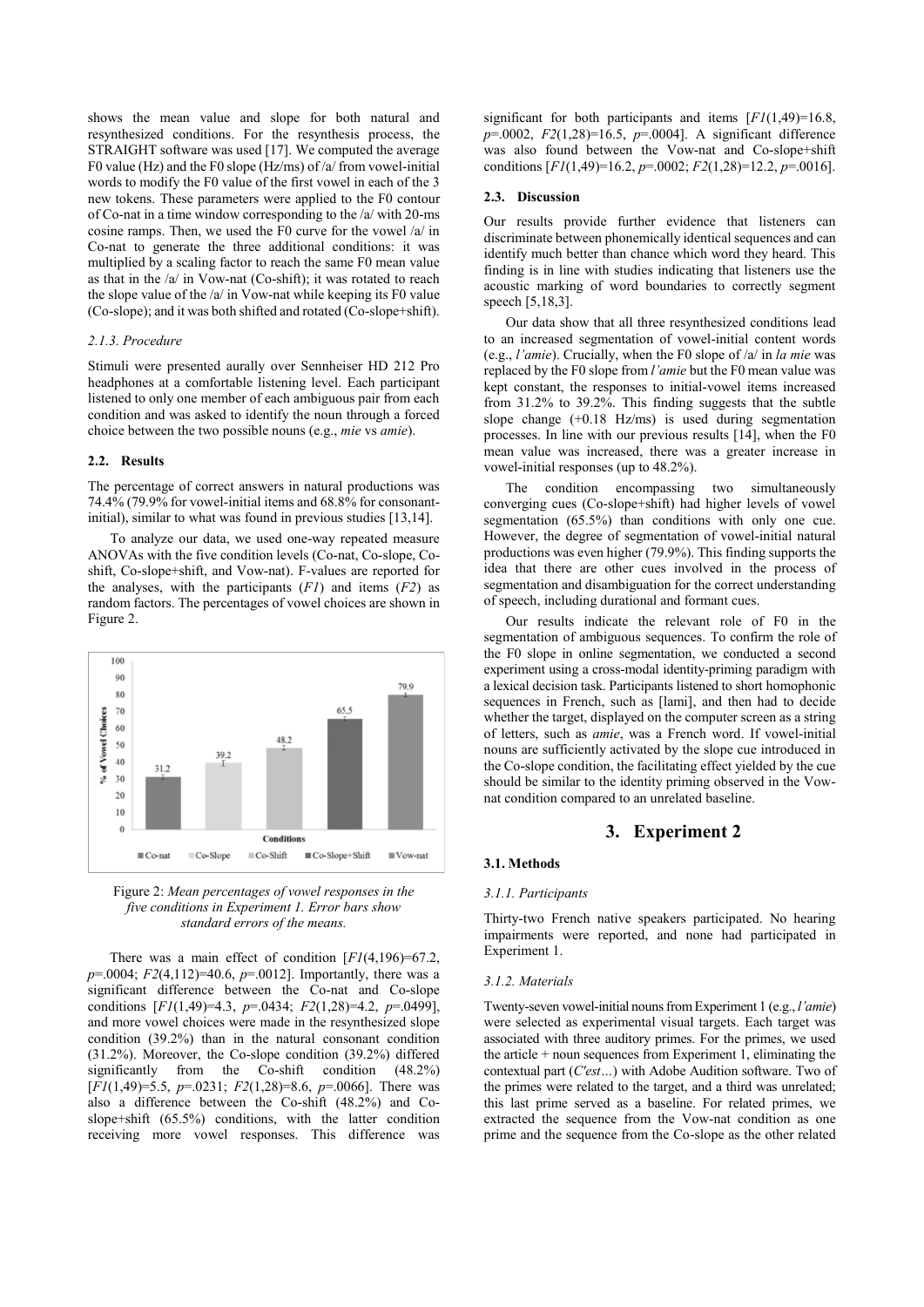prime. Half of the unrelated primes were elided sequences of article + vowel-initial nouns (e.g., *l'assaut,* "the assault") and the other half were article + consonant-initial nouns (e.g., *la route*, "the road").

Additionally, 27 nonwords were created as visual targets for the lexical decision task. Similarly, each nonword target was associated with 3 auditory primes. To prevent participants from associating the phonological resemblance with an affirmative response, phonologically related pairs were linked to nonword targets. Two of the related primes consisted of an article + noun ambiguous sequence (e.g., *l'adroite*, 'the skillful one'; *la droite*, 'the right'). A third unrelated prime served as a baseline: half of the primes were elided sequences of article + vowel-initial nouns (e.g., *l'araignée*, 'the spider'), and the other half were article + consonant-initial nouns (e.g., *la tisane*, 'the herbal tea'). One hundred additional targets (half real words, half nonwords) were also presented in unrelated conditions to reduce the proportion of related pairs to 25%.

#### *3.1.3. Procedure*

The experiment was performed with E-Prime software. Each participant was presented with all 3 priming conditions (Vownat, Co-slope and Baseline) but saw each target only once. Fifty milliseconds after the offset of the auditory prime, the target was displayed in lowercase letters in the center of a computer screen. Participants had to indicate whether the visual target was a real word or a nonword by pressing one of the two response buttons as quickly and accurately as possible. The computer clock was activated when the target was displayed on the screen and stopped when the participant responded. Response latencies and errors were collected.

#### **3.2. Results**

We calculated the reaction times (RTs) starting from the beginning of the visual target presentation up to the buttonpress time point. For statistical analysis, only data from words were taken into account. RTs ±2SDs per condition/participant were removed (4.5%) as well as 4.7% of responses errors. We performed one-way repeated measure ANOVAs with 3 levels (Vow-nat, Co-slope and Baseline).and with the subjects (*F1*) and items (*F2*) as random factors.

The results are presented in Table 1. RT analyses highlighted a significant effect of the priming condition (*F1*(2,62)=4.3, *p*=.018; *F2*(2,26)=10.056, *p*=.0002). The Vownat condition had a significantly greater facilitating effect than the Baseline condition (*F1*(1,31)=6.074, *p*=.019; *F2*(1,26)=14.3, *p*=.0008). This effect was also found for the Co-slope condition relative to the Baseline condition  $(F1(1,31)=4.95, p=.034;$ *F2*(1,26)=14.5, *p*=.0008). No significant difference was shown between the Co-slope and Vow-nat conditions (both *F*s>1).

Table 1: *Reaction times (RTs, in milliseconds), standard deviations (SDs) and error percentages for the three priming conditions in Experiment 2.*

|         | <b>Priming conditions</b> |                   |         |
|---------|---------------------------|-------------------|---------|
|         | Vow-nat                   | Co-slope Baseline |         |
| RT      | 570                       | 581               | 626     |
| SD.     | 146                       | 117               | 107     |
| % error | $2.8\%$                   | $2.1\%$           | $9.4\%$ |

### **3.3. Discussion**

These results show that listeners correctly activated the targets (e.g., *amie*) under the intended conditions (e.g., vowel-initial: *l'amie*). Crucially, we found evidence that this effect also arises when only the F0 slope of the first vowel (e.g.,/a/ in *la mie*) is changed to match that of the first /a/ of the vowel-initial homophone (e.g., *l'amie*). This finding suggests that the increase in responses to vowels observed in Experiment 1 for the Co-slope condition is indeed linked to online segmentation and the boost of activation of vowel-initial lexical competitors.

## **4. General discussion and conclusion**

This study explored the cues that can be used for speech segmentation in French. We focused on two F0 characteristics, the mean and the slope, which belong to the initial phoneme of content words. We evaluated their role in segmentation in French. It has been previously established that the F0 is used during processing. Here, we extended this result by verifying the engagement of each characteristic and evaluating the relative weight of each characteristic.

We used sequences consisting of article+noun that were homophonic and could be segmented in two different ways, such as *l'amie* vs *la mie*, both /lami/. We performed three different types of manipulations of the F0 contour of the first vowel /a/ on consonant-initial members of the sequences (e.g., *la mie*). The manipulations concerned the F0 slope, the F0 shift of the mean value, and both aspects simultaneously (slope+shift).

Remarkably, our results in the off-line task revealed that all these acoustic manipulations enhanced the segmentation of vowel-initial members. Indeed, in the first experiment we showed that when we applied the F0 characteristics of vowelinitial words (such as *l'amie*) to a consonant sequence such as *la mie*, the number of times vowel-initial words were recognized increased. More specifically, we observed that while the combination of the slope and the mean was the most effective change, it was still "incomplete" and did not yield the value observed when the natural vowel-initial content word was presented. This implies that other cues are also involved in the segmentation process. Through the modification of either the slope or the mean of the sequences of consonant-initial content words, it seems that the shift in the mean is more effective than the rotation of the slope, with a difference of 9%. However, slope rotation alone still yields an 8% difference in response changes. These results highlight that the manipulation of the F0 slope influences participants' perception during online segmentation, causing them to activate more vowel-initial competitors.

The RTs from Experiment 2 show that homophonic utterances in which the slope is modified prime both the vowel target and repetition. This suggests that the activation of vowelinitial content words is enhanced by the presence of the slope cue and that such activation is sufficient to produce a facilitating effect that is not different from identity priming.

Our study extends existing evidence of the role of intonational cues in word segmentation in French. In particular, we provide direct evidence of the participation of the F0 slope in segmentation processes.

# **5. Acknowledgements**

This research was supported by a grant from Région Rhône-Alpes (ARC 2).